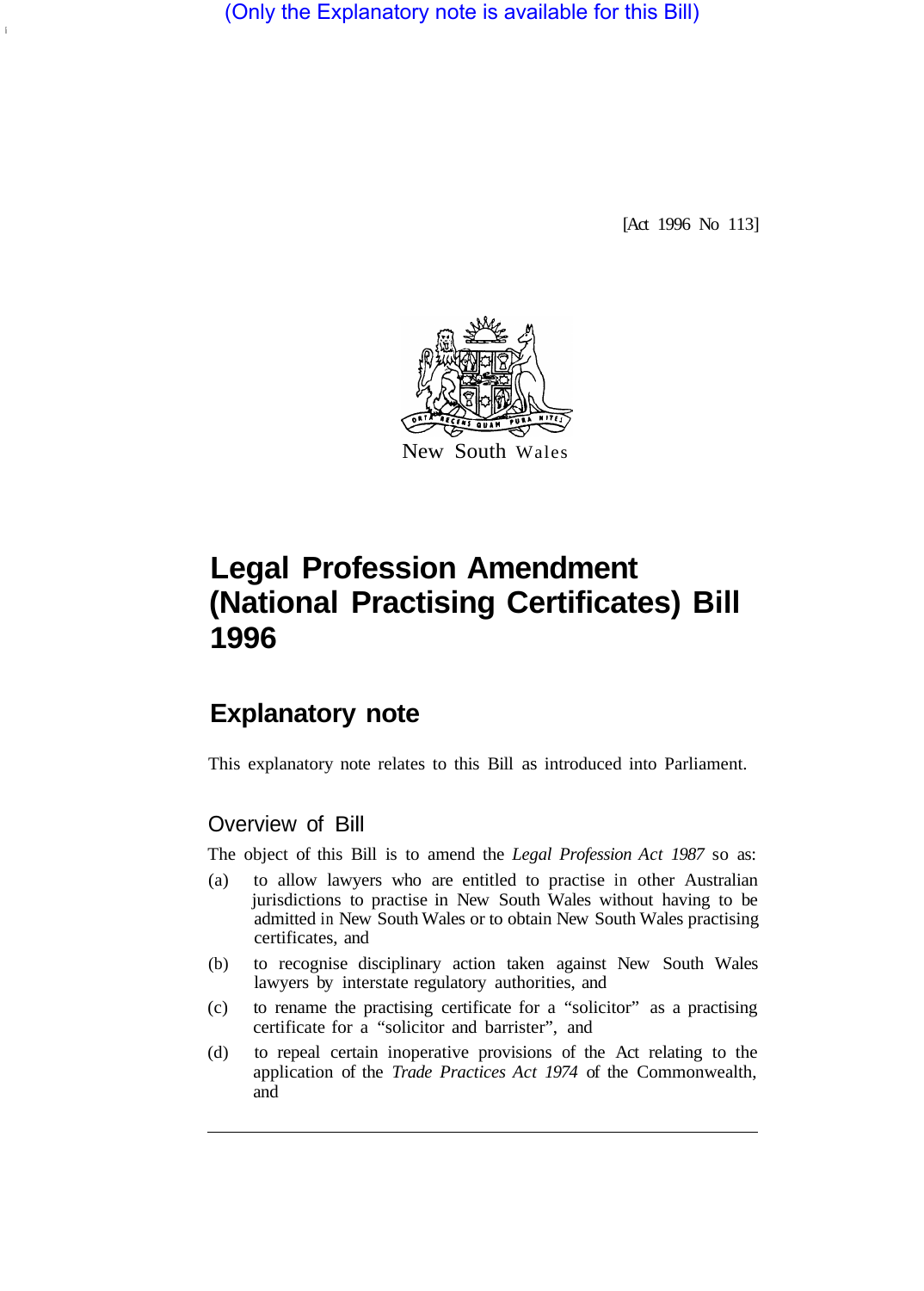Explanatory note

- (e) to clarify the operation of the fees disclosure provisions of the Act, and
- (f) to provide for the mediation of costs disputes in certain minor matters, and
- (g) to enable application fees for costs assessments to be waived in cases of hardship, and
- (h) to make provision for the recovery of the costs of the proper officer of the Supreme Court in costs assessments.

# Outline of provisions

**Clause 1** sets out the name (also called the short title) of the proposed Act.

**Clause 2** provides for the proposed Act to commence on a day or days to be proclaimed.

**Clause 3** gives effect to the Schedules of amendments to the *Legal Profession Act 1987.* 

# **National practising certificates**

**Schedule 1 [28]** inserts proposed Part 3B (sections 48N—48ZD) into the Act. The Part will enable New South Wales to participate in a scheme applying throughout Australia providing for the legislative conferral of reciprocal rights to practise on the lawyers of participating States (defined in the proposed Part to include Territories). Each participating State will legislate to confer an automatic right to practise in the participating State on any lawyer entitled to practise in any other participating State. The scheme will not affect the ability of lawyers of one jurisdiction to seek registration as a lawyer in another under the *Mutual Recognition Act 1992* of the Commonwealth but differs from the scheme under that Act in that the right to practise is conferred simply by the lawyer being the holder of a current practising certificate (or a comparable authority) in a participating jurisdiction.

The right to practise will be subject to any conditions imposed on the lawyer by the practising certificate concerned and any conditions imposed in any participating jurisdiction as a result of disciplinary action. For example, if the practising certificate of a lawyer from another State permits the lawyer to practise in that State only under supervision, the lawyer will be required to practise in this State subject to the same limitation. A lawyer from another jurisdiction practising in this State will be subject to the same statutory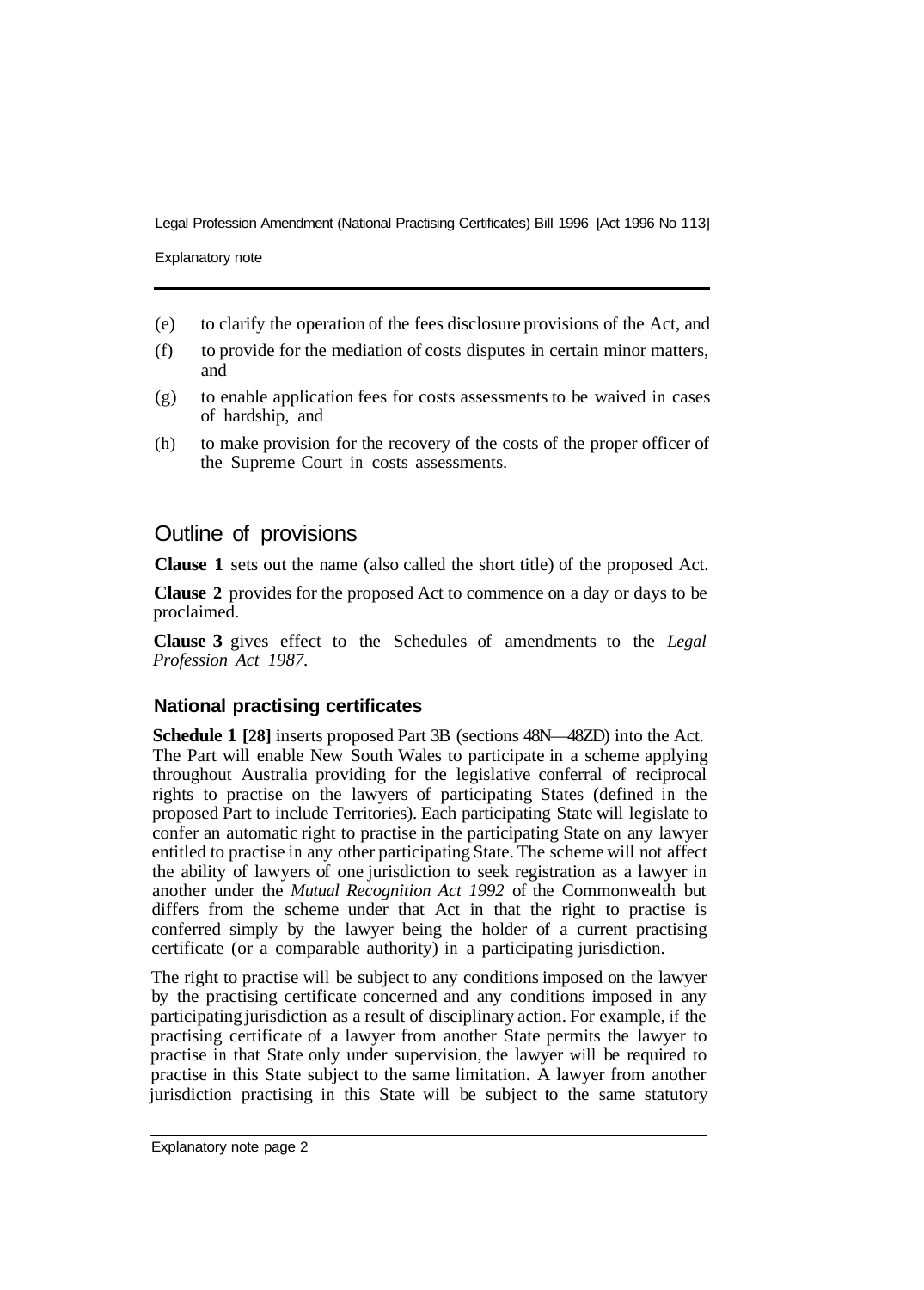Explanatory note

requirements and rules of practice and regulatory action by the Supreme Court, the Bar Council, the Law Society Council, the Legal Services Tribunal and the Legal Services Commissioner as that to which a local lawyer is subject. If the lawyer establishes an office in this State he or she will be required to comply with additional obligations that are the same or comparable to those with which local lawyers must comply relating to trust money, fidelity fund contributions and maintenance of indemnity insurance.

**Part 3B** contains the following provisions:

**Proposed section 48N** defines various terms for the purposes of the Part.

**Proposed section 480** enables the Attorney General, by order published in the Gazette, to declare a law of another State to be a corresponding law for the purposes of Part 3B. A State in which a corresponding law is in force is a participating State for the purposes of the Part.

**Proposed section 48P** states the object of the scheme, which is to enable any individual who is authorised to practise law in one State to practise law in an equivalent way in all other States participating in the scheme.

**Proposed section 48Q** sets out the right to practise in this State described above that derives from the holding of a practising certificate in another jurisdiction.

**Proposed section 48R** enables a regulatory authority in this State (for example, the Bar Council or Law Society Council) to attach certain conditions to the practising certificate from which a right to practise is derived that it might attach to the practising certificate of a local lawyer.

**Proposed section 48S** describes the circumstances in which a lawyer from another jurisdiction will be taken to have established an office in this State.

**Proposed section 48T** requires a lawyer from another jurisdiction who establishes an office in this State to notify the Bar Council or the Law Society Council, as appropriate, of having done so.

**Proposed section 48U** requires a lawyer from another jurisdiction who establishes an office in this State to maintain comparable indemnity insurance to that which local lawyers are required to maintain.

**Proposed sections 48V–48Z** enable the regulatory authorities in this State and in other participating States to deal with disputes and complaints and to discipline lawyers practising in their jurisdictions under the scheme. It also enables such matters to be referred by a regulatory authority in one participating State to another and enables regulatory authorities in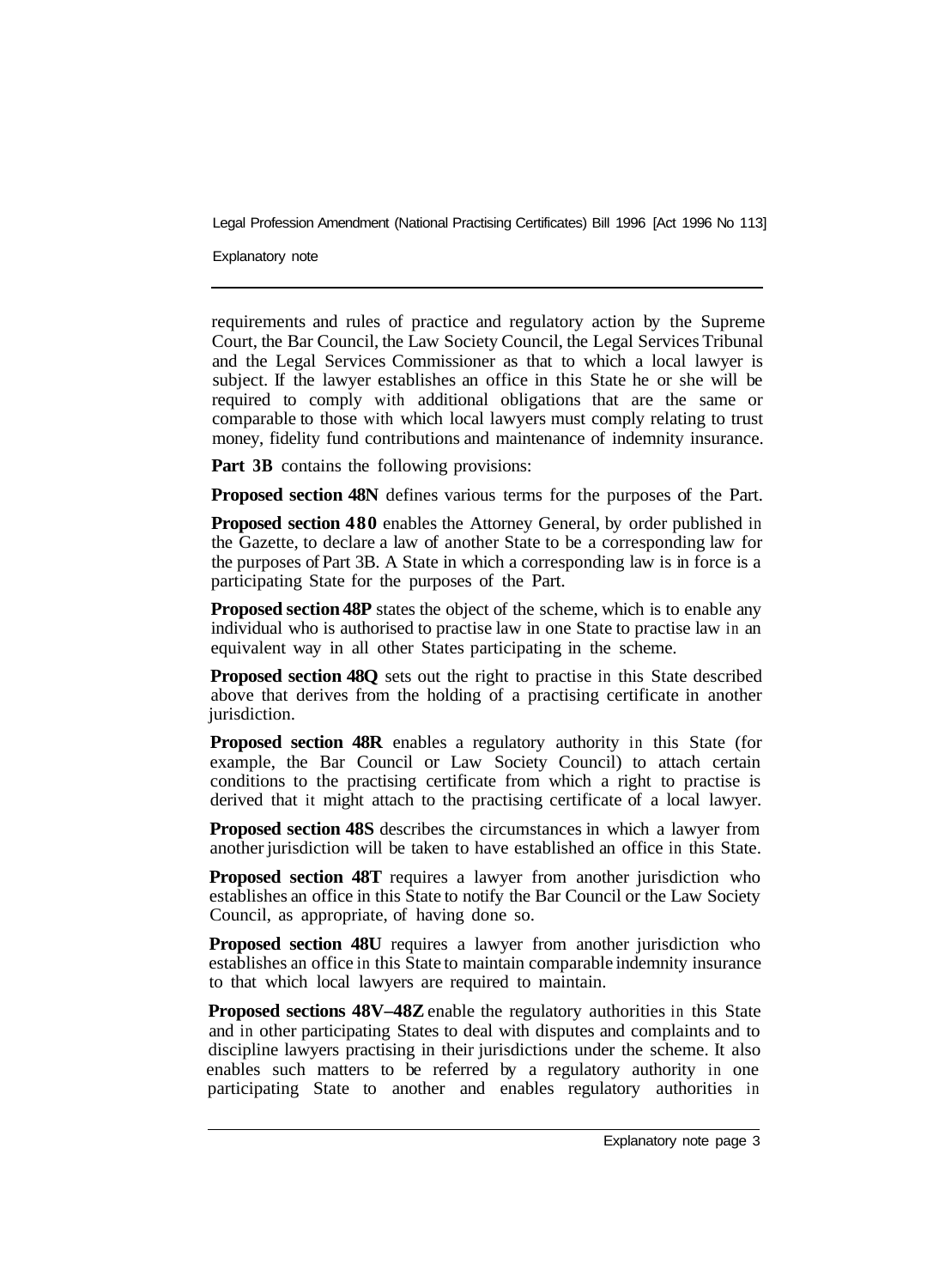Explanatory note

participating States to furnish information to each other relating to disciplinary action against lawyers practising in participating States under the scheme.

**Proposed section 48ZA** requires a local lawyer who has not established an office in a participating State who receives trust money in the course of practising in that State to deal with it in accordance with Part 6.

**Proposed section 48ZB** enables a regulatory authority of this State to exercise functions conferred on it by a corresponding law.

**Proposed section 48ZC** enables a regulatory authority of this State to make various agreements and arrangements with regulatory authorities of other participating States.

**Proposed section 48ZD** requires a lawyer from another jurisdiction who does not establish an office in this State and whose indemnity under a policy of indemnity insurance is less than he or she would be required to maintain under section 48ZD if he or she had established such an office to disclose the difference to a client before he or she is retained.

**Schedule 1 [1]–[3], [4], [7], [8], [10], [16], [20], [23]–[27], [29]–[46], [49]–[73]** and **[76]–[78]** make related and consequential amendments. These include provisions to make it clear that a lawyer from another jurisdiction practising in this State under the scheme is an officer of the Supreme Court **(Schedule 1 [3]),** to make it an offence for such a lawyer to practise in this State unless holding a practising certificate **(Schedule 1 [7])** and to apply provisions relating to trust accounts and fidelity fund contributions to such lawyers who open offices in this State **(Schedule 1 [30]** and **[34]).** Provision is also made to except such lawyers from some provisions of the Act (for example, only a local lawyer can be a barrister or solicitor member of the Legal Services Tribunal) **(Schedule 1 [59]).** Provision is also made to set out the circumstances in which a claim will lie against the Fidelity Fund in respect of pecuniary loss occurring as a result of failure to account or a dishonest default by lawyers practising under the scheme **(Schedule 1 [40]).** 

**Schedule 2 [10]** inserts proposed clause 55 into Schedule 8 of the Act to make it clear that the entitlement conferred by proposed Part 3B arises even if the practising certificate from which the entitlement is derived was issued before the commencement of the Part.

#### **Nomenclature of solicitors' practising certificates**

**Schedule 1 [12]** renames the practising certificate for a "solicitor" as a practising certificate for a "solicitor and barrister" and **Schedule 1 [5], [6], [9], [11]–[15], [17]-[19], [21], [22], [47], [48], [74]** and **[75]** make consequential amendments flowing from this change.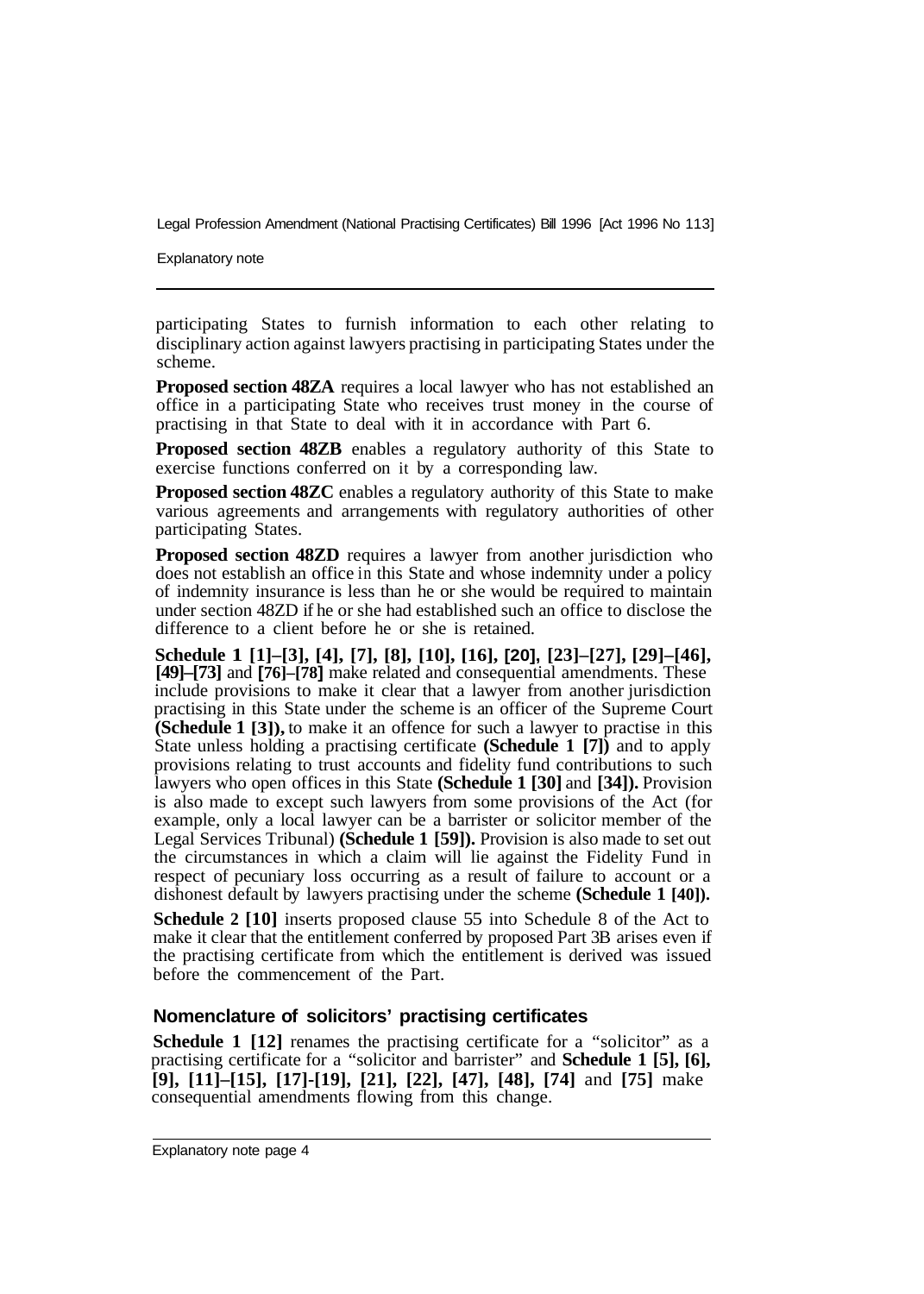Explanatory note

#### **Application of Trade Practices Act 1974**

**Schedule 2 [1]** repeals Division 1AA of Part 3 of the Act, which is inoperative. Division 1AA applies the *Trade Practices Act 1974* of the Commonwealth to the legal profession, subject to corresponding Commonwealth laws.

The Division has been superseded by the *Competition Policy Reform (New South Wales) Act 1995,* which applies to the legal profession. Under the *Competition Code,* the rules made by the Law Society Council and Bar Council are subject to scrutiny by the Australian Competition and Consumer Commission which may seek to have a rule set aside if it imposes a restrictive or anti-competitive policy practice contrary to the provisions of the *Competition Code* 

# **Clarification of disclosure provisions**

**Schedule 2** [2] clarifies section 180 (which currently states that a disclosure of matters relating to costs is not required to be made if in the circumstances it is not reasonably practicable to do so) so that instead disclosure is not required when it would not be reasonable to be required to do so. The section in its current form has been interpreted as not permitting disclosure to be waived if, for example, a very low fee is involved. **Schedule 2 [3]** amends section 181 to enable the circumstances when disclosure is not required to be made to be specified in regulations or rules made with the approval of the Attorney General.

# **Mediation of costs disputes**

**Schedule 2 [4]** inserts Division 5A into Part 11 of the Act. The proposed Division will enable the Legal Services Commissioner or the Bar Council or Law Society Council to mediate disputes about bills of costs on an informal basis if the amount in dispute is less than \$2,500.

# **Waiver of application fees for costs assessments**

**Schedule 2 [5]** and **[6]** enable the proper officer of the Supreme Court to waive payment (in whole or in part) of the application fee for a costs .assessment in cases of serious hardship to the applicant or his or her dependants.